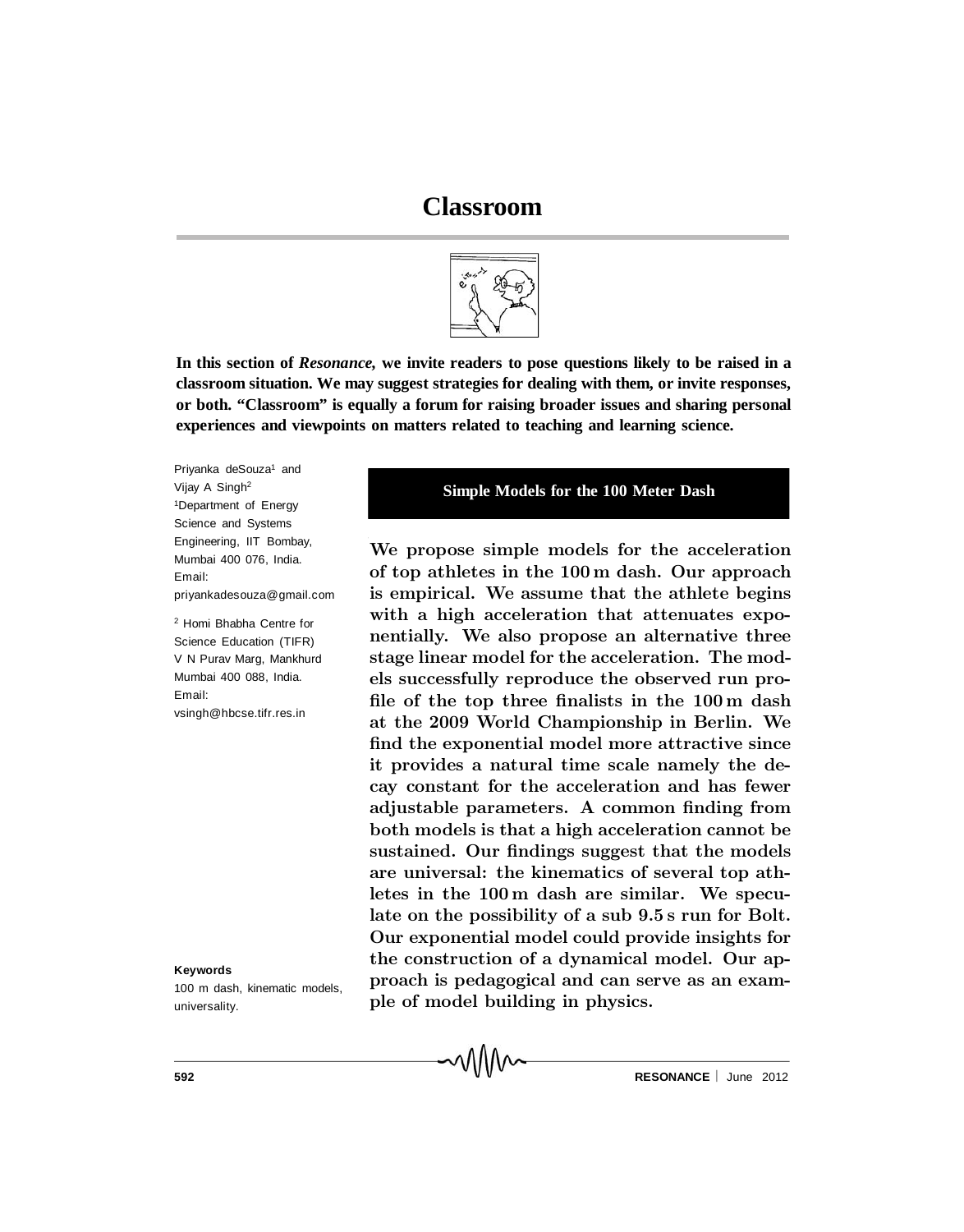# 1. Introduction

Few human events are as spectacular as the 100 m dash. At the 2009 World Championship in Berlin, Usain Bolt of Jamaica electrified the audience with a 100 m dash in a record breaking 9.58 s. A year earlier at the Olympics in Beijing, Bolt had achieved a time of 9:69 s. Our objective in this study is to construct simple models of the acceleration. We explore some consequences of our models. We also speculate on how one can modulate the kinematic parameters to produce a sub 9.5 s run. Our exercise could be used by teachers to make students gain an appreciation of kinematics and also to encourage them to construct models in physics.

We note that there have been studies on sprinting by physicists. In the widely cited optimization approach by Keller [1] the resistive force was taken to be velocity dependent. Subsequently several workers have adopted this model [2, 3, 4]. Murieka has also proposed a model for the 100m dash [5]. A detailed reference list can be found in the work of Heck and Ellermeijer [4]. But as Eriksen has pointed out, most of them have attempted to construct a dynamical model [6]. Our perspective is empirical and confined to constructing a kinematic model for sprinting. It may lead to the construction of an appropriate dynamical model, but that remains an open question.

In Section 2, we outline two simple models for the acceleration. In Section 3 we employ it to explain the run profiles of Usain Bolt, Tyson Gay and Asafa Powell who were the top three finalists in the 2009 World Championship held in Berlin. Section 4 constitutes the discussion.

# 2. Models

At this point we suggest that the reader watch the 100 m dash a few times to gain an appreciation for the models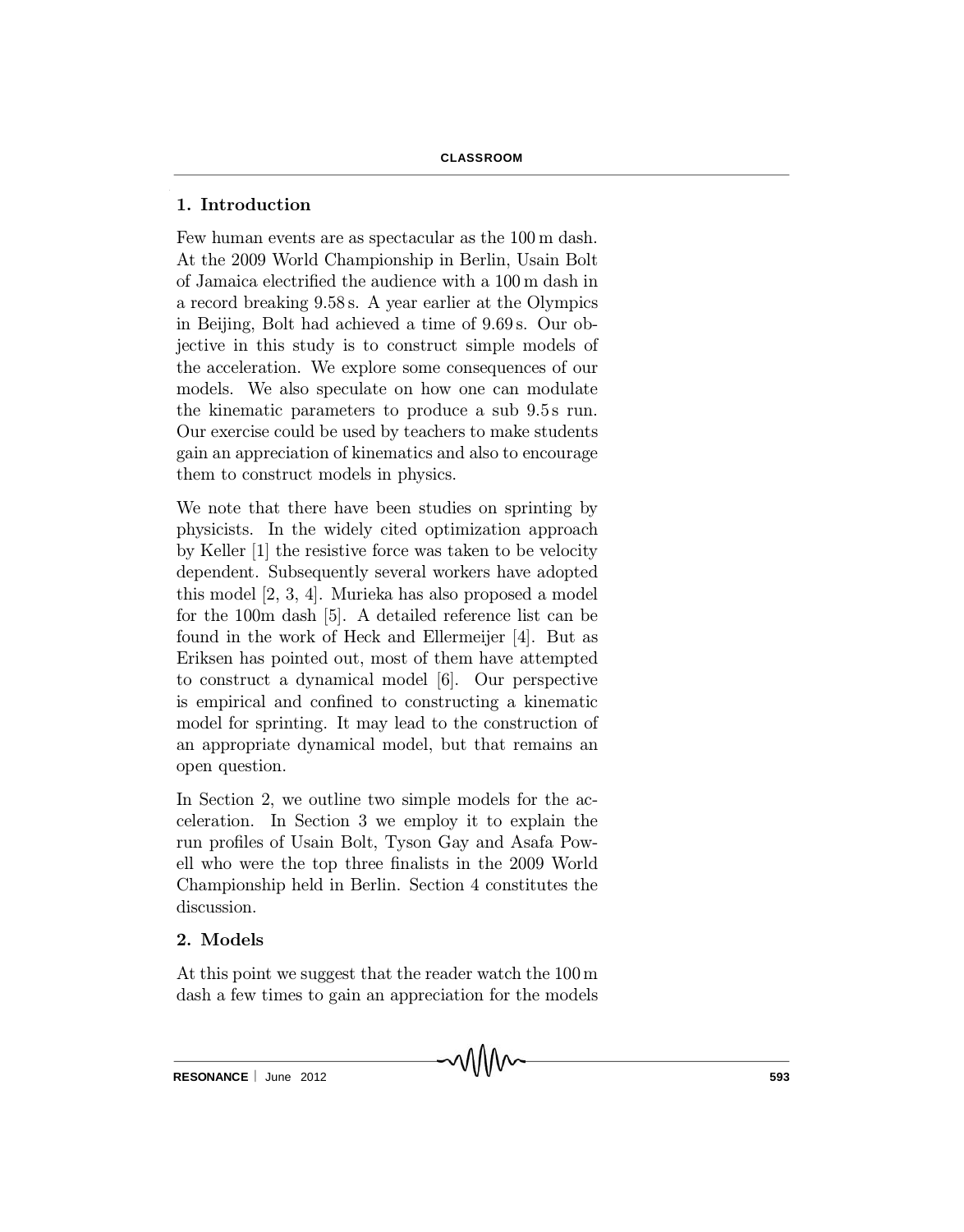we are going to propose [7]. Bolt is our object of study, but we found that all the finalists display a similar run pattern.

### 2.1 Exponential Model

The simplest model is to assume that the athlete begins with a high acceleration which then attenuates exponentially:

$$
a(t) = a_0 e^{-t/\tau}, \qquad 0 < t < t_f. \tag{1}
$$

Here  $t_f$  is the time of completion of the race. Given initial conditions that velocity  $v(0) = 0$  and distance  $x(0) = 0$ , one can easily show that

$$
v(t) = -\tau a_0 e^{-t/\tau} + \tau a_0 , \qquad (2)
$$

$$
x(t) = \tau^2 a_0 e^{-t/\tau} - \tau^2 a_0 + \tau a_0 t. \tag{3}
$$

For the sake of illustration let us take the initial acceleration  $a_0 = 8 \,\mathrm{m} \cdot \mathrm{s}^{-2}$  and  $\tau = 1.5 \,\mathrm{s}$ . A simple calculation then tells us that the terminal velocity  $a_0\tau$  is  $12\text{m}\cdot\text{s}^{-1}$ and the athlete can complete the race in 9:82 s. In this model the constants  $a_0$  and  $\tau$  assume special significance. The initial burst of acceleration of the athlete is represented by  $a_0$ , and  $\tau$  is the time decay constant which indicates how long an athlete is able to sustain the acceleration. We shall see later that all three athletes have almost similar decay constants of approximately 1:5 s.

# 2.2 Linear Model

MMM

Our second model is based on the analysis of Bolt's run by Eriksen et al [6]. Using video clips of the run, the authors had fit the distance-time  $x(t)$  data to a spline. By differentiating they had obtained Bolt's velocity  $v(t)$ and acceleration profiles  $a(t)$ . Based on the data provided in their Table 1, we have repeated this exercise and our acceleration profile  $a(t)$  shown in Figure 1 is similar but of a somewhat poorer quality.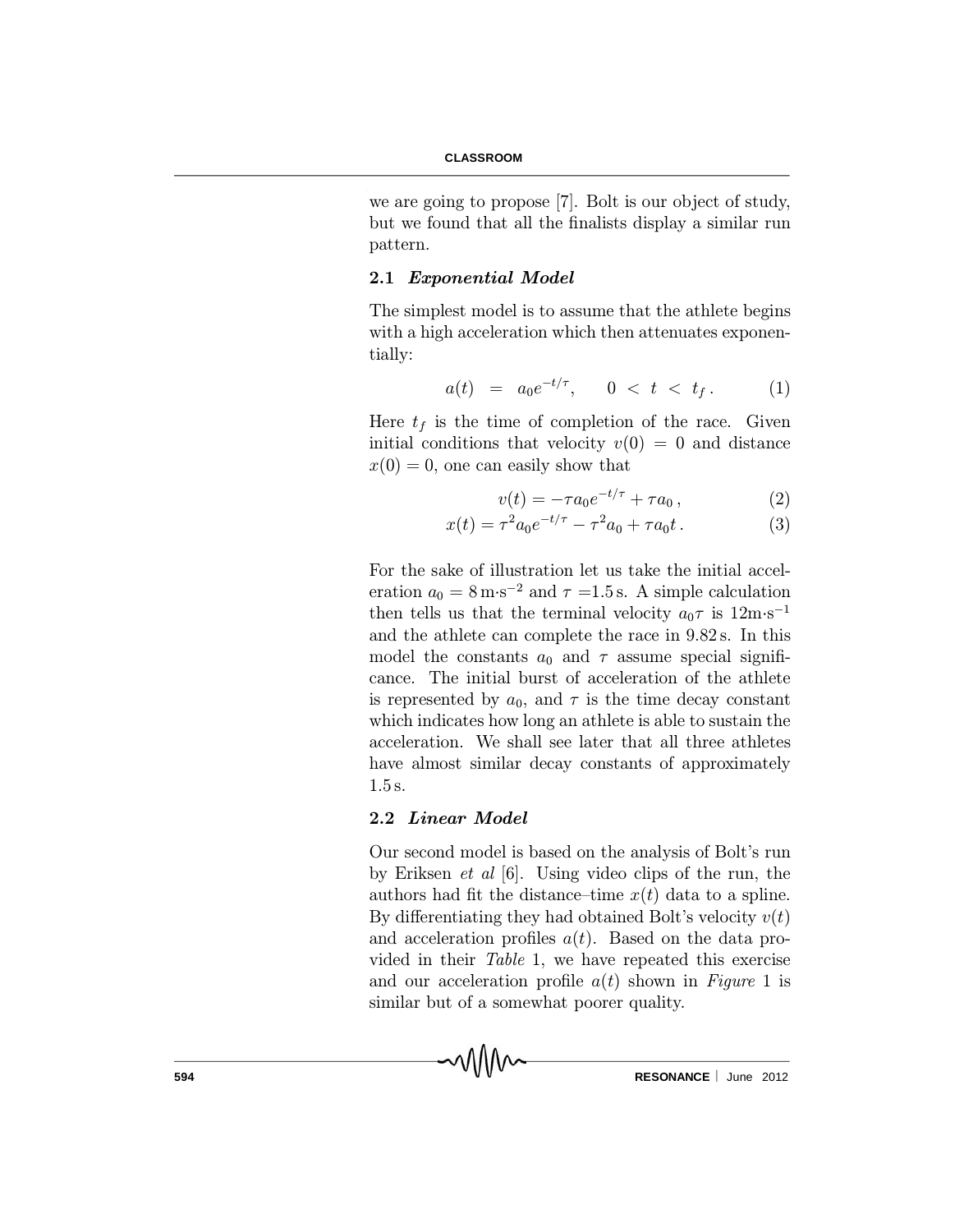



**Figure 1.** A reconstruction of the acceleration of Usain Bolt in the 2008 Beijing Olympics from the data provided by Ericksen *et al* [5] for his 100 m dash.

We now examine the reconstructed acceleration curve in Figure 1. It has some noisy features. Nevertheless its broad outline can be abstracted. After a number of trials we settled on the following linear fits.

The high acceleration followed by a rapid fall in the first third of the race is modeled linearly. We suggest

$$
a(t) = a_0 - a_1 t, \quad 0 < t < t_1; \ t_1 = a_0 / a_1 \tag{4}
$$

The next part of the figure is oscillatory. These oscillations however are slightly offset from  $a = 0$  on the negative side. We model it very simply as

$$
a(t) = 0 \; , \qquad t_1 \; < \; t \; < \; t_2 \; . \tag{5}
$$

The final third of the race posed some problems. There is a spike in the acceleration and then a decline into deceleration with actual slowing down. This appears counter intuitive. The athlete is expected to clinch the race with a strong burst of speed. But there is some support for negative acceleration [6, 8]. For simplicity we assume that the spike is instantaneous and linearize the falling acceleration by:

$$
a(t) = a_2 - a_3(t - t_2), \qquad t_2 < t < t_3 , \quad (6)
$$

**RESONANCE** | June 2012 **595**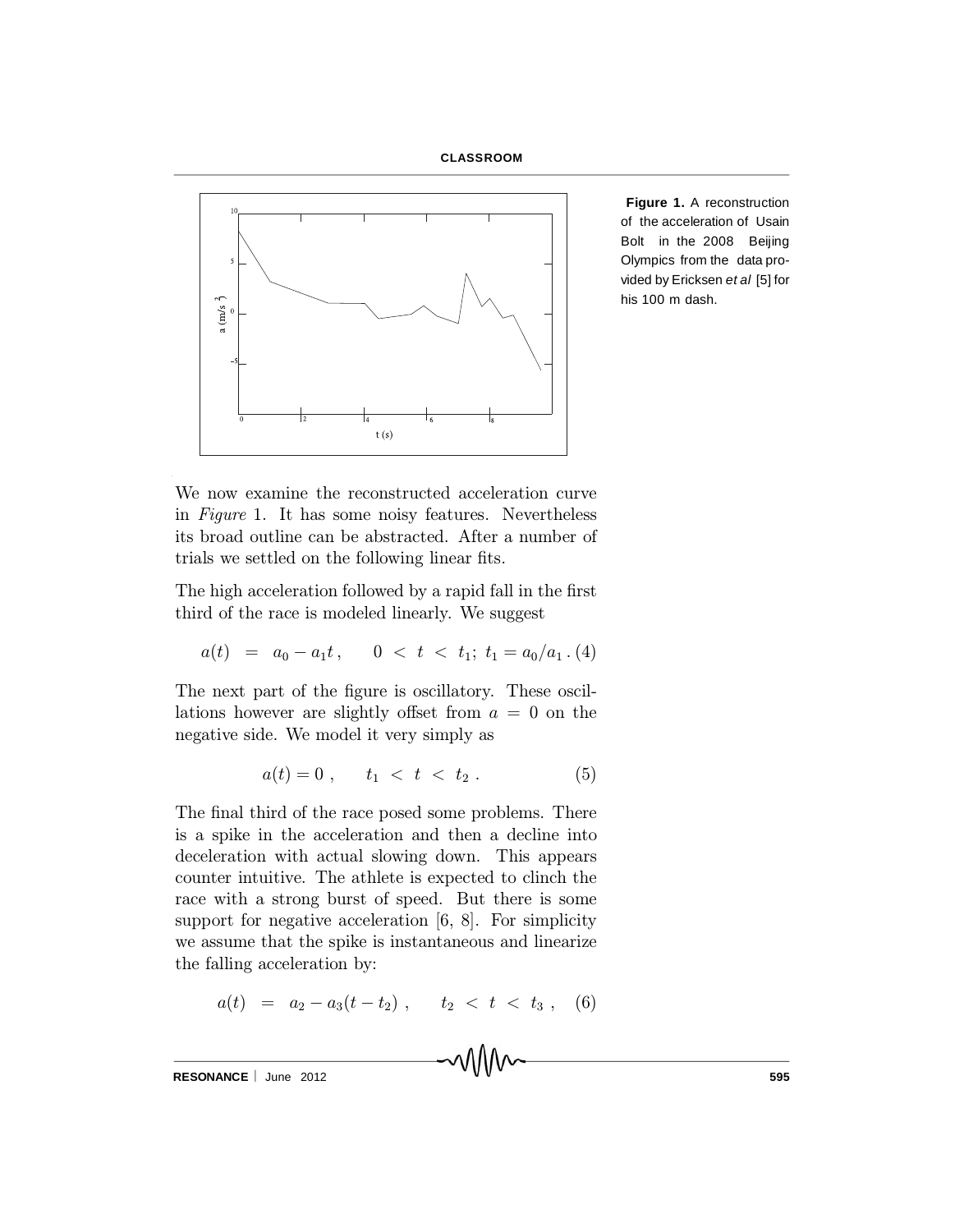where  $t_3$  is the time taken for the completion of the race.

To be concrete let us take  $a_0 = 6$  m·s<sup>-2</sup> and  $a_1 = 1.5$ m·s<sup>-3</sup>. Given the initial condition  $x(0) = v(0) = 0$  this shows that the first stage of the race takes 4 s  $(t_1 = 4 s)$ . We suggest that  $t_2 = 7$  s and for definiteness we take  $a_2 = 2.55 \,\mathrm{m} \cdot \mathrm{s}^2$  and  $a_3 = 8/3 \,\mathrm{m} \cdot \mathrm{s}^3$ . A straightforward calculation yields a critical time  $t_c = 8.125$  s, where  $a(t_c) = 0$ . For  $t > t_c$ , the athlete actually slows down. With these values of the parameters one can also show that the athlete traverses  $32 \text{ m}$  in the first stage, another 36 m in the second stage and completes the race in 9.58 s.

#### 3. Results

The above models for the acceleration can be tested. At the Berlin World Championship in August 2009, the Scientific Research Project group (SRP) carried out a bio-mechanical observation and analysis [9]. The split times and analyses are also available on another website [10]. Columns 1 and 2 of Table 1 list the data for Usain Bolt who won the race in an astonishing 9:58 s. Column 3 is our predicted  $x_{\text{B}}(t)$  based on the exponential model

| <b>Table 1.</b> A comparison of        |
|----------------------------------------|
| the observed $x(t)$ and cal-           |
| culated distances of Bolt              |
| $x_{p}(t)$ , Powell $x_{p}(t)$ and Gay |
| $x_c(t)$ for the 100 m dash in         |
| the Berlin World Champion-             |
| ship 2009. The times are               |
| taken from [8, 9]. The dis-            |
| tance is calculated based on           |
| the exponential model pro-             |
| posed in Section 2.1 with              |
| the numerical values of the            |
| parameters given in Table 2.           |
| Data for Gay at 10, 50, 70             |
| and 90 m was not available.            |

|      | Usain Bolt  |                | Asafa Powell |                | Tyson Gay   |                   |
|------|-------------|----------------|--------------|----------------|-------------|-------------------|
| x(t) | $t_{\rm B}$ | $x_{\rm B}(t)$ | $t_{\rm P}$  | $x_{\rm P}(t)$ | $t_{\rm G}$ | $x_{\text{G}}(t)$ |
| 0    | $\Omega$    | 0              | $\theta$     | 0              | 0           | 0                 |
| 10   | 1.89        | 10.271         | 1.87         | 10.133         |             |                   |
| 20   | 2.88        | 20.069         | 2.90         | 20.183         | 2.92        | 20.087            |
| 30   | 3.78        | 30.027         | 3.82         | 30.152         | 3.83        | 30.021            |
| 40   | 4.64        | 40.038         | 4.70         | 40.121         | 4.70        | 40.009            |
| 50   | 5.47        | 49.952         | 5.55         | 49.960         |             |                   |
| 60   | 6.29        | 59.883         | 6.39         | 59.789         | 6.39        | 60.057            |
| 70   | 7.1         | 69.769         | 7.23         | 69.677         |             |                   |
| 80   | 7.92        | 79.820         | 8.08         | 79.714         | 8.02        | 79.719            |
| 90   | 8.75        | 90.020         | 8.94         | 89.886         |             |                   |
| 100  | 9.58        | 100.234        | 9.84         | 100.541        | 9.71        | 100.214           |
|      |             |                |              |                |             |                   |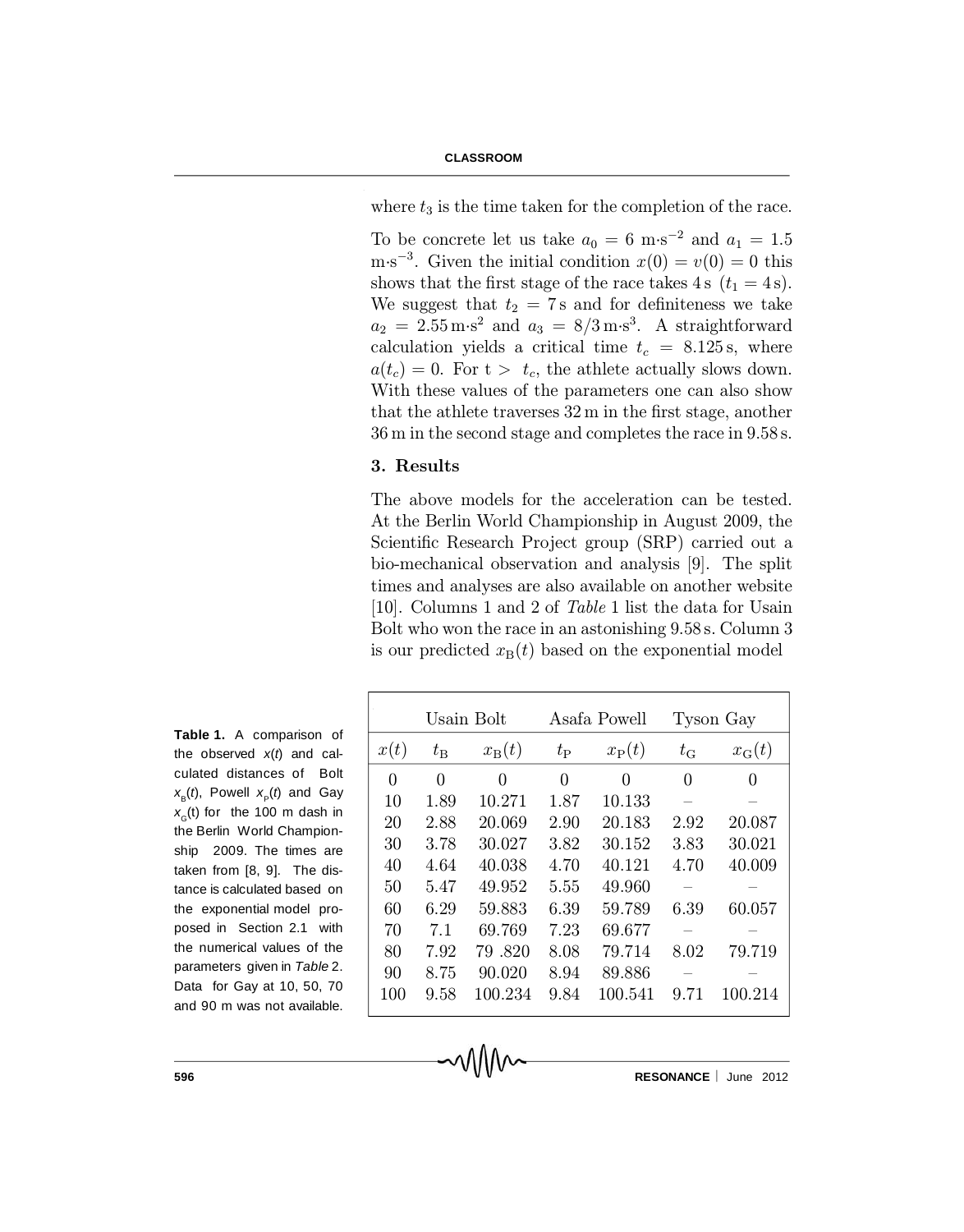



in Section IIA with the numerical values of the parameters given in Table 2. The agreement is up to  $\pm 0.3$  m. This is heartening since the model for acceleration we proposed was deliberately kept simple.

Column 5 of Table 1 represents our calculations for Asafa Powell who stood third in the race. Column 7 depicts the corresponding calculations for Tyson Gay who was the runner up and for whom the data is available at intervals of 20m. The agreement for Powell is up to  $\pm 0.55$  m and for Tyson it is  $\pm 0.3$  m.

In Figure 2 we depict the run profile for Usain Bolt. The inset depicts the difference between the observed and calculated values. In Figure 3 we depict the run profile of Powell for whom the data was available at every 10 m  $[9, 10]$ . The inset shows a similar figure for Tyson Gay who was the runnerup. The figures provide a visual confirmation of the excellent agreement noted in Table 1.

We note that in the exponential model, the calculated velocities decay exponentially to a terminal value  $(a_0\tau)$ . From Table 2 we have that the terminal velocities for Bolt, Gay and Powell are  $12.33 \,\mathrm{m \cdot s^{-1}}$ ,  $12.15 \,\mathrm{m \cdot s^{-1}}$ , and  $11.98 \text{ m}\cdot\text{s}^{-1}$  respectively. The terminal velocity of the

**Figure 2.** Plot of the observed data points (crosses) and calculated distance (dotted line) traversed by Usain Bolt in the 2009 Berlin World Championship. The calculated distance is based on the exponential model described in Section 2 with the parameters for Bolt given in *Table* 2. The inset which shows the difference between the observed distance and the calculated distance of Usain Bolt highlights the good agreement between theory and observation.

**Table 2.** The values of the acceleration parameters based on the exponential model for the athletes' 100 m dash in the Berlin World Championship 2009. See Section 2.1 for the relevant equations.

|             | $a_0$ | T     |
|-------------|-------|-------|
| <b>Bolt</b> | 8.491 | 1.452 |
| Gay         | 8.276 | 1.469 |
| Powell      | 8.733 | 1.357 |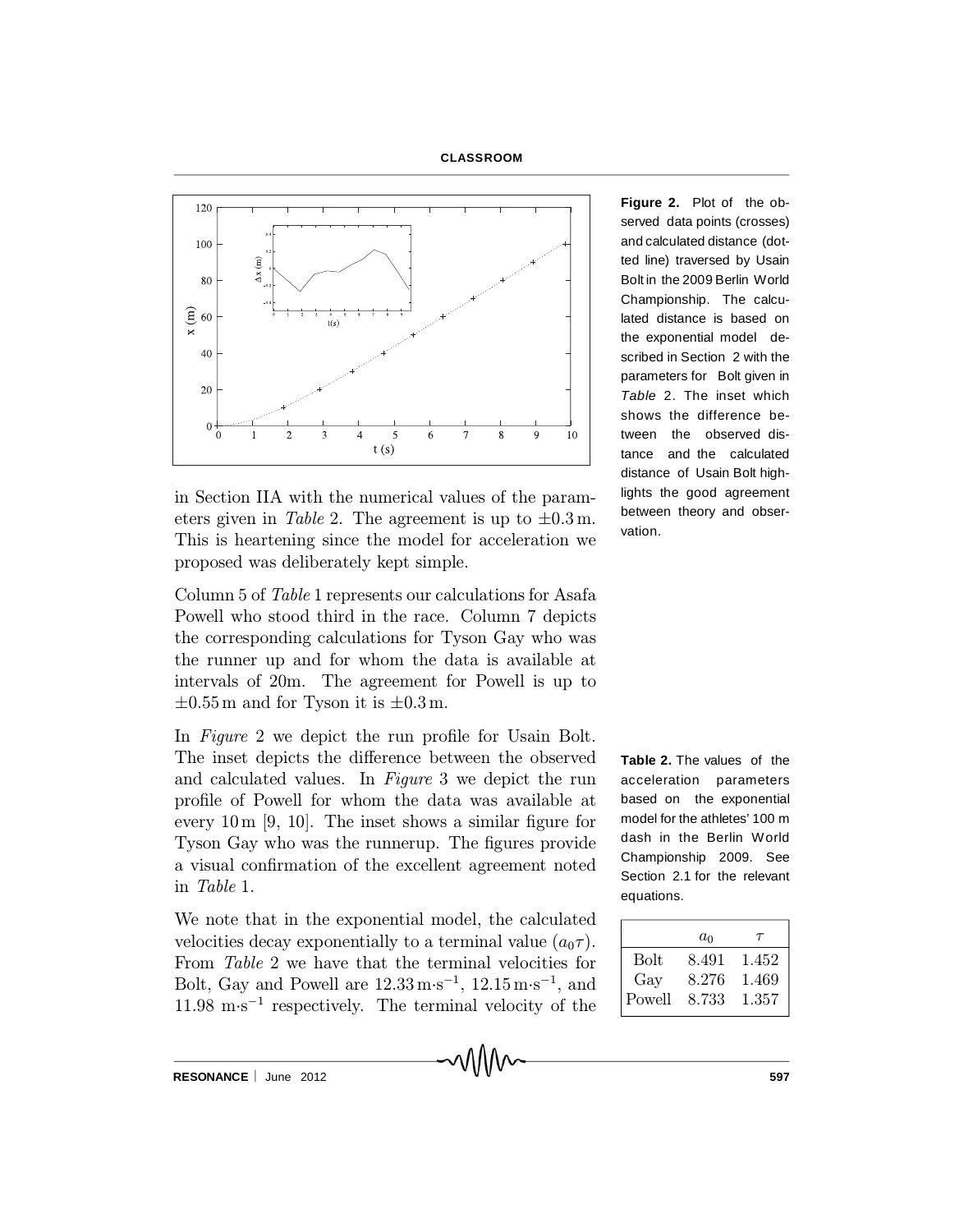**CLASSROOM**

**Figure 3.** Plot of the observed data points (crosses) and calculated distance (dotted line) traversed by Asafa Powell in the 2009 Berlin World Championship. The calculated distance is based on the exponential model described in Section 2 with the parameters for Powell given in *Table* 2. The inset is the observed data points and the calculated distances for Tyson Gay.



three athletes tracks their performance with Bolt being the fastest and Gay and Powell following.

In Table 3 we compare the run profiles for the three athletes with the linear model of Section 2.2. The parameters are given in Table 4 and were obtained using regression analysis as well as some trial and error [12]. The agreement for Bolt is up to  $\pm 1.1$  m, for Powell up to  $\pm 0.9$  m and for Tyson it is  $\pm 1.15$  m. This is satisfactory but not as good as the exponential model.

|                | Usain Bolt  |                | Asafa Powell |                | Tyson Gay   |                |
|----------------|-------------|----------------|--------------|----------------|-------------|----------------|
| x(t)           | $t_{\rm B}$ | $x_{\rm B}(t)$ | $t_{\rm P}$  | $x_{\rm P}(t)$ | $t_{\rm G}$ | $x_{\rm G}(t)$ |
| $\overline{0}$ | 0           | 0              | $\theta$     | 0              | 0           | 0              |
| 10             | 1.89        | 9.03           | 1.87         | 9.12           |             |                |
| 20             | 2.88        | 18.91          | 2.90         | 19.49          | 2.92        | 18.85          |
| 30             | 3.78        | 29.36          | 3.82         | 29.99          | 3.83        | 29.33          |
| 40             | 4.64        | 39.68          | 4.70         | 40.02          | 4.70        | 39.71          |
| 50             | 5.47        | 49.64          | 5.55         | 49.72          |             |                |
| 60             | 6.29        | 59.48          | 6.39         | 59.30          | 6.39        | 59.91          |
| 70             | 7.1         | 69.21          | 7.23         | 68.95          |             |                |
| 80             | 7.92        | 79.77          | 8.08         | 79.68          | 8.02        | 80.36          |
| 90             | 8.75        | 90.52          | 8.94         | 90.51          |             |                |
| 100            | 9.58        | 99.81          | 9.84         | 99.97          | 9.71        | 99.72          |

**Table 3.** A comparison of the observed *x*(*t*) and calculated distances of Bolt  $x_{\rm B}(t)$ , Powell  $x_{\rm P}(t)$  and Gay  $x_{\rm G}^{\rm (t)}$  for the 100 m dash in the Berlin World Championship 2009. The times are taken from [8, 9]. The distance is calculated based on the linear model proposed in Section 2.2 with the numerical values of the parameters given in *Table* 4.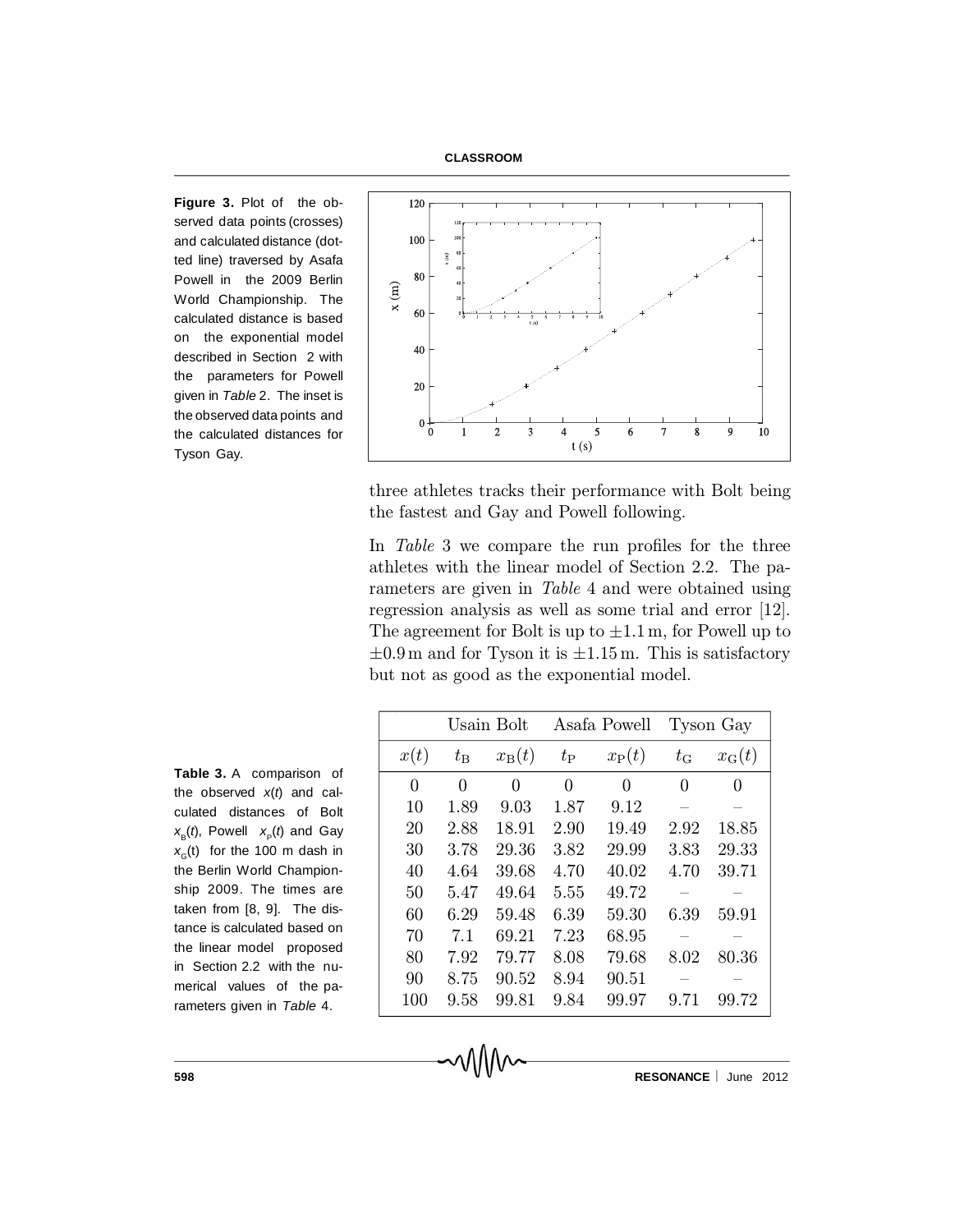**CLASSROOM**

|                                        |                                         |  | $a_0$ $a_1$ $a_2$ $a_3$ $t_1$ $t_2$ $t_3$ |  |
|----------------------------------------|-----------------------------------------|--|-------------------------------------------|--|
|                                        | Bolt 6 1.5 2.55 8/3 4.0 7.0 9.58        |  |                                           |  |
|                                        | Gay 5.785 1.4 2.53 $8/3$ 4.13 6.90 9.71 |  |                                           |  |
| Powell 6.28 1.7 2.85 8/3 3.69 7.0 9.84 |                                         |  |                                           |  |

**Table 4.** The values of the acceleration parameters based on our linear model for the athletes' 100 m dash in the Berlin World Championship 2009. See Section 2.2 for the relevant equations.

The parameters of the exponential model in Table 2 were obtained using a Levenburg-Marquardt fit coupled with some trial and error [11]. A regression analysis coupled with trial and error was used to obtain the parameters for the linear model in Table 4 [12]

We now comment on the possibility of errors. The times quoted by the World Championship officials and the Scientific Research Project  $(SRP)$  are up to the second decimal place. Hence the accuracy may be presumed to be at  $\pm 0.01$  s. We point out that in their data display, the SRP revised their times for Bolt at three positions  $(20, 30 \text{ and } 60 \text{ m})$  by as much as  $0.02 \text{ s}$ .  $(2.88, 3.78 \text{ and } 60 \text{ m})$  $6.29$  s were revised upwards to  $2.89, 3.79$  and  $6.31$  s respectively). A similar revision for Asafa Powell took place at five positions  $(20, 30, 40, 60, 90 \,\mathrm{m})$  by as much as 0:03 s. (2:90; 3:82; 4:70; 6:39; 8:08 s to 2:91; 3:83; 4:71;  $6.42, 8.10$  s). Thus it appears that the error margin of the intermediate distances could be 0:03 s, which at 10 m  $\cdot$ s<sup>-1</sup> translates to a distance error of 0.3 m. We also note that our predictions are not too off, being at most  $\pm$ 0.55m. The sprinter is not a rigid body and we doubt whether a higher accuracy for intermediate distances can ever be achieved. Maximum running speed measurements is not a simple exercise [13].

# 4. Discussion

Although Usain Bolt is the clear winner we find that the acceleration profiles of Tyson Gay and the other participating athletes are similar to that of Bolt's. We note from Table 2 that both the initial acceleration  $a_0$ and the time constant  $\tau$  of Bolt is intermediate between

**RESONANCE** | June 2012 **599**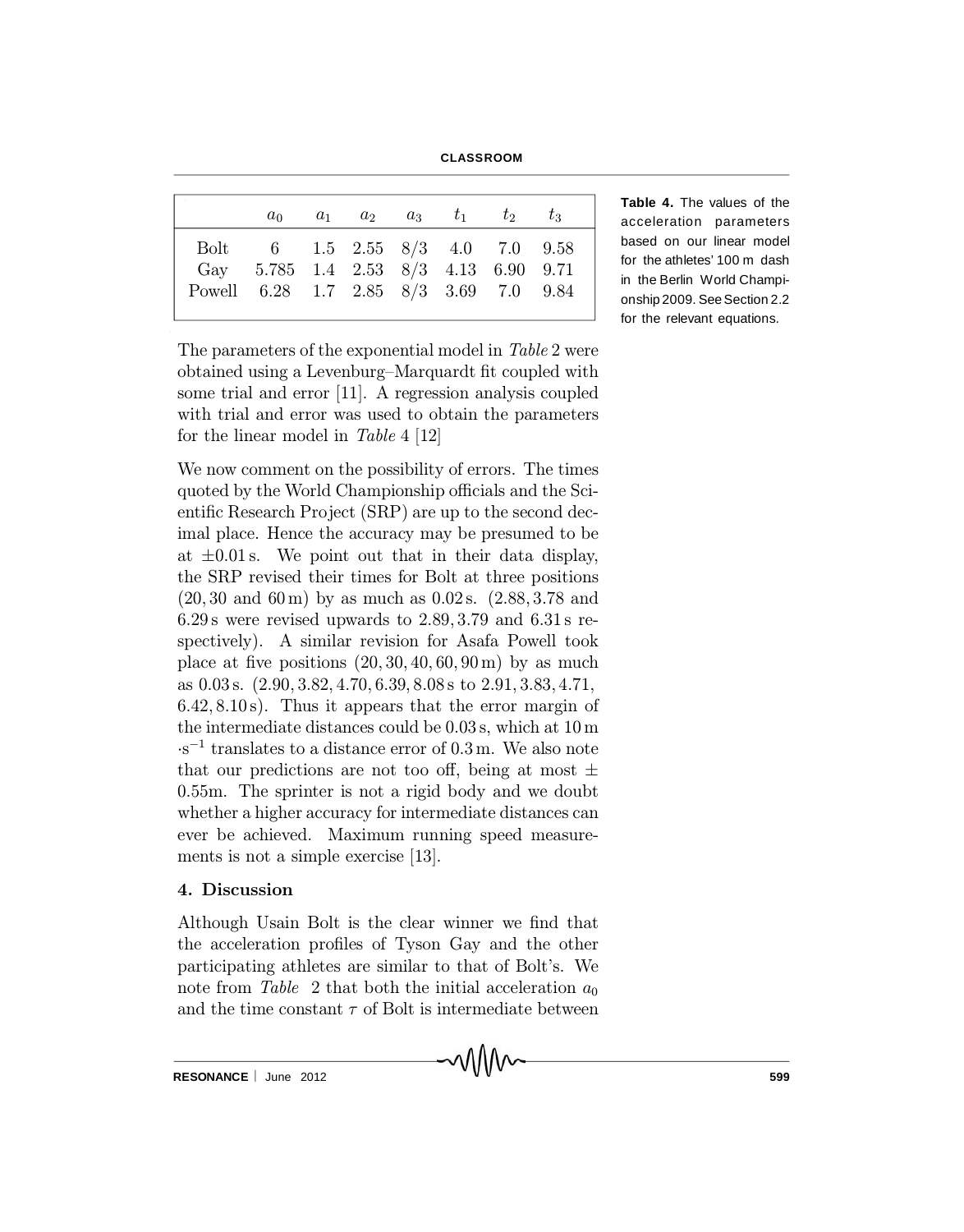**CLASSROOM**

**Figure 4.** Plot of the calculated speeds of Bolt (solid line), Gay (dotted line) and Powell (dashed line) versus time. The calculated speeds are based on the exponential model described in Section 2 with the parameters given in *Table* 2. The three speed profiles are similar.



those of Gay and Powell. However the values are close for all three athletes  $(a_0 \approx 8.5 \text{ m} \cdot \text{s}^{-2} \text{ and } \tau \approx 1.5 \text{ s}).$ Wagner has analysed the data for sprinters Carl Lewis and Ben Johnson and arrived at similar time constants [3]. Thus there is a 'universality' underlying the efforts of the top runners. This is visually reinforced by the speed profiles of the three top athletes in Figure 4. Bolt is better, but only incrementally so. We note however that there exist other studies which do not take this position [14]. A useful exercise which we may undertake in the future would be to look at detailed run profiles of different atheletes over a period of several years [15].

We have presented two models for sprinting. The observable is  $x(t)$  and hypothesizing  $a(t)$  is an example of the `inverse problem' in science. For example, in molecular physics one observes the energy spectrum and one needs to guess the atomic species comprising the molecule. Often the inverse problem does not have a unique solution and while we have presented two models, we have developed a number of others which we are not discussing here.

The linear model is a 5-parameter exercise, while the exponential model has two parameters, the initial acceleration and the time constant. On this count alone the

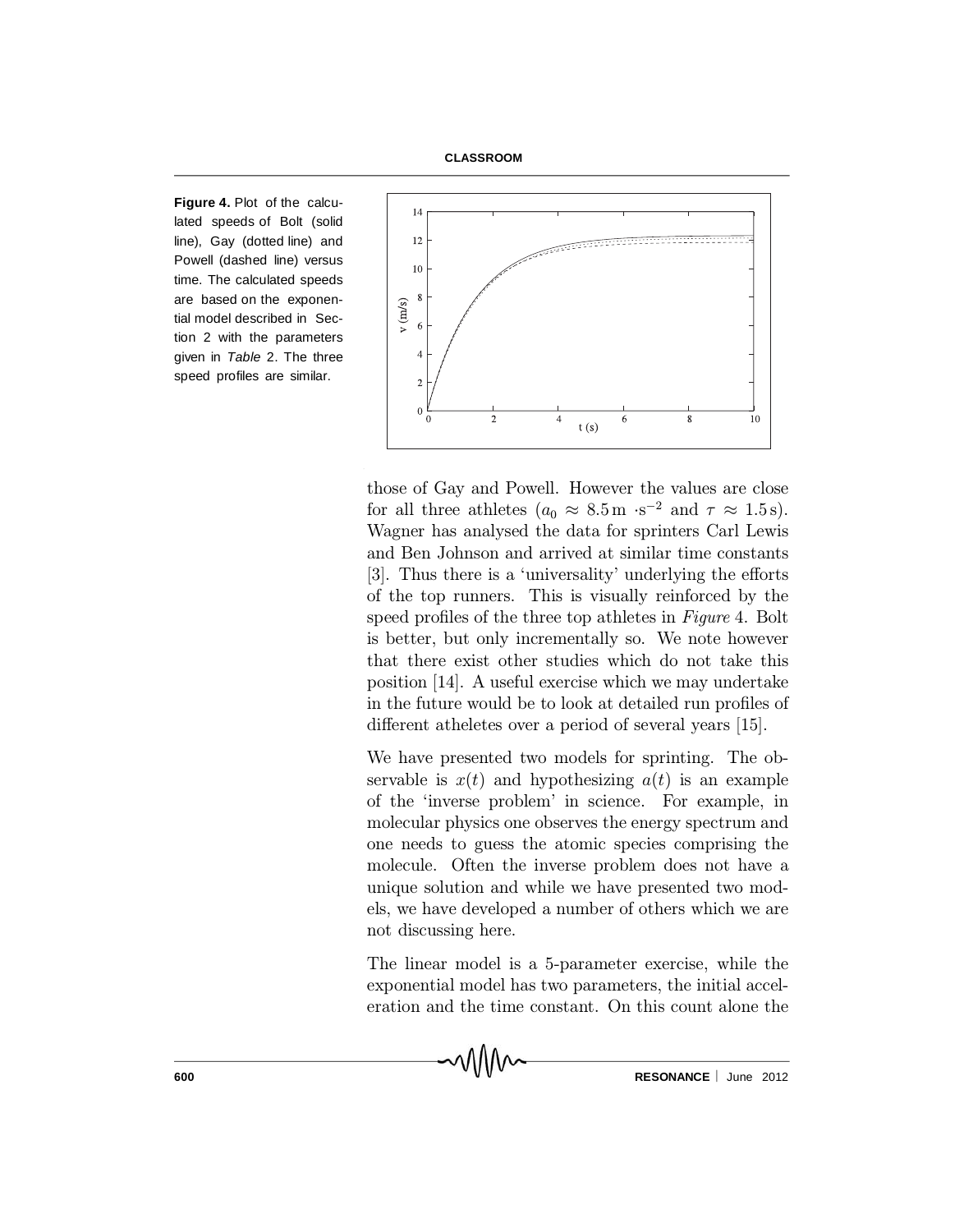exponential model appears attractive. While both models fit the run profiles of the three athletes very well, the exponential model is a shade better. Further the exponential model has a decay constant for the effort. This could be linked to the energy expenditure and fatigue. We also note that in both models a high acceleration is followed by a rapid decay.

The power output  $P(t)$  of the athlete is the product of the force and the speed. We thus have from (1) and (2) that

$$
P(t) = ma_0^2 \tau e^{-t/\tau} (1 - e^{-t/\tau}), \qquad (7)
$$

where  $m$  is the mass of the athlete. We note that the power output is zero at  $t = 0$ , the start of the race. Since the power is the time derivative of the energy it follows that the maximum energy is required at the start of the race. Further the power peaks at  $\tau$  ln 2 as can be verified by differentiating the above expression for  $P(t)$  and setting the resulting equation to zero. This is approximately 1 s after the race has begun (see Table 2 for  $\tau$ ). While we need not take this exercise at face value it does suggest that power considerations should be a starting point for the construction of a dynamical theory 1 . This is in contrast to the constant propulsive force model with velocity-dependent retardation and its modifications  $[1, 16]$ . A careful analysis using inputs from physiology and bio-mechanics may hold the key to such a theory [17, 18].

The above comparisons between the three runners lets us to speculate on the possibility of Bolt completing the dash in less than 9.5 s. We have tried to change the following parameters in his run profile: (i) We see that Powell's initial acceleration is higher than that of Bolt's. If Bolt had this inital acceleration then we find that he would have completed the race in 9.33s. (ii) On the other hand, we note that Gay is able to sustain his acceleration a trifle longer than Bolt. If Bolt had the same <sup>1</sup> Classical mechanics has two branches: kinematics and dynamics. The part which deals with the motion of the object without consideration of the causes leading to the motion, such as Galileo's laws of falling bodies, is called kinematics. The part which offers causal explanation of the motion, i.e., the study of forces on an object, along with its description is called dynamics. In dynamical theories we identify the forces and apply Newton's laws of motion.

**RESONANCE** | June 2012 **601**<br>RESONANCE | June 2012 **601**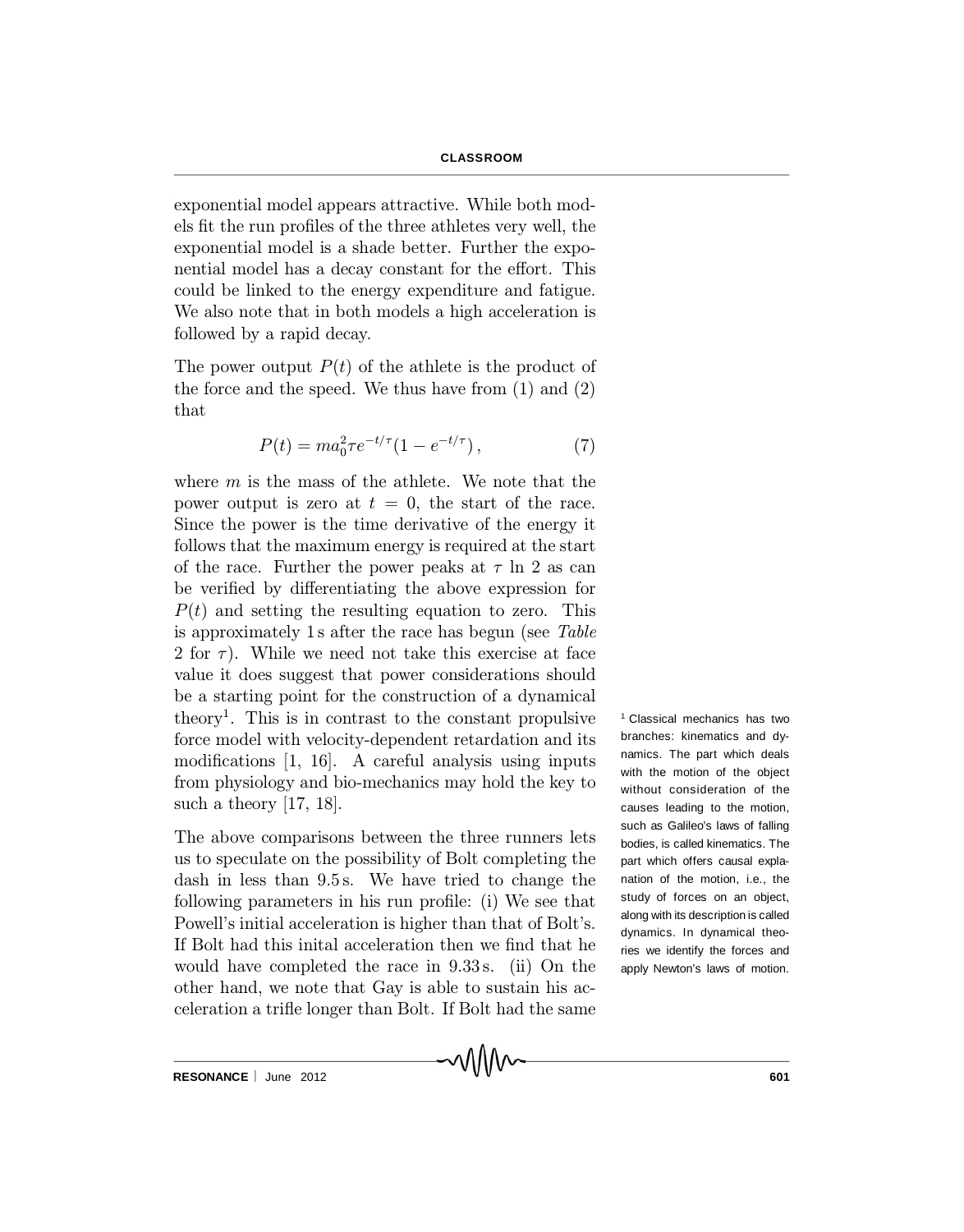time constant as Gay, then our calculations show that he would complete the race in 9:48 s. (iii) Assuming the most favourable circumstances, if Bolt had Powell's initial acceleration and Gay's time constant, then we find that he would complete the race in an astonishing 9:26 s. It must be borne in mind that this and the sub 9:5 s timings mentioned above are accurate within  $\pm 0.1$  s. (iv) It has been observed that Usain Bolt has a slow reaction time. His reaction time was the slowest in the Beijing Olympics [6]. Improving the reaction time would give him an advantage of at most  $0.03$  s thus enabling him to complete the race in 9:55 s. We have ignored wind speed considerations.

#### Acknowledgment

This work was supported by the National Initiative on Undergraduate Sciences (NIUS) undertaken by the Homi Bhabha Centre for Science Education (Tata Institute of Fundamental Research), Mumbai, India. We are grateful to Praveen Pathak (HBCSE) for several useful discussions.

#### **Suggested Reading**

- **[1] J B Keller, A theory of competitive running,** *Phys.Today***, Vol.26, No.9, pp.43–47, 1973.**
- **[2] I Alexandrov and P Lucht, physics of sprinting,** *Am. J. Phys***., Vol.49, pp.254–257, 1981.**
- **[3] G Wagner, The 100-meter dash: theory and experiment,** *Phys. Teacher***, Vol.36, pp.144–146, 1998.**
- **[4] A Heck and T Ellermeijer, Physics of sprinting,** *Am. J. Phys***., Vol.77, pp.1028–1038, 2009.**
- **[5] J R Mureika, A realistic quasi-physical model of the 100m dash,** *Can. J. Phys***., Vol.79, No.4, pp.697–713, 2001.**
- **[6] H K Eriksen, J R Kristiansen, O Langangen and I K Wehus, How fast could usain bolt have run? A dynamical study,** *Am.J. Phys***., Vol.77, pp.224–228, 2009.**
- **[7] www.youtube.com/watch?v=vf12x5WSLN8&feature=Playlist& p=AFD68130B930BAC&playnext\_from=PL&playnext=1&index=50**
- **[8] P Mathis, The effect of fatigue on running strategies,** *SIAM Rev***., Vol.31, pp.306–309, 1989.**